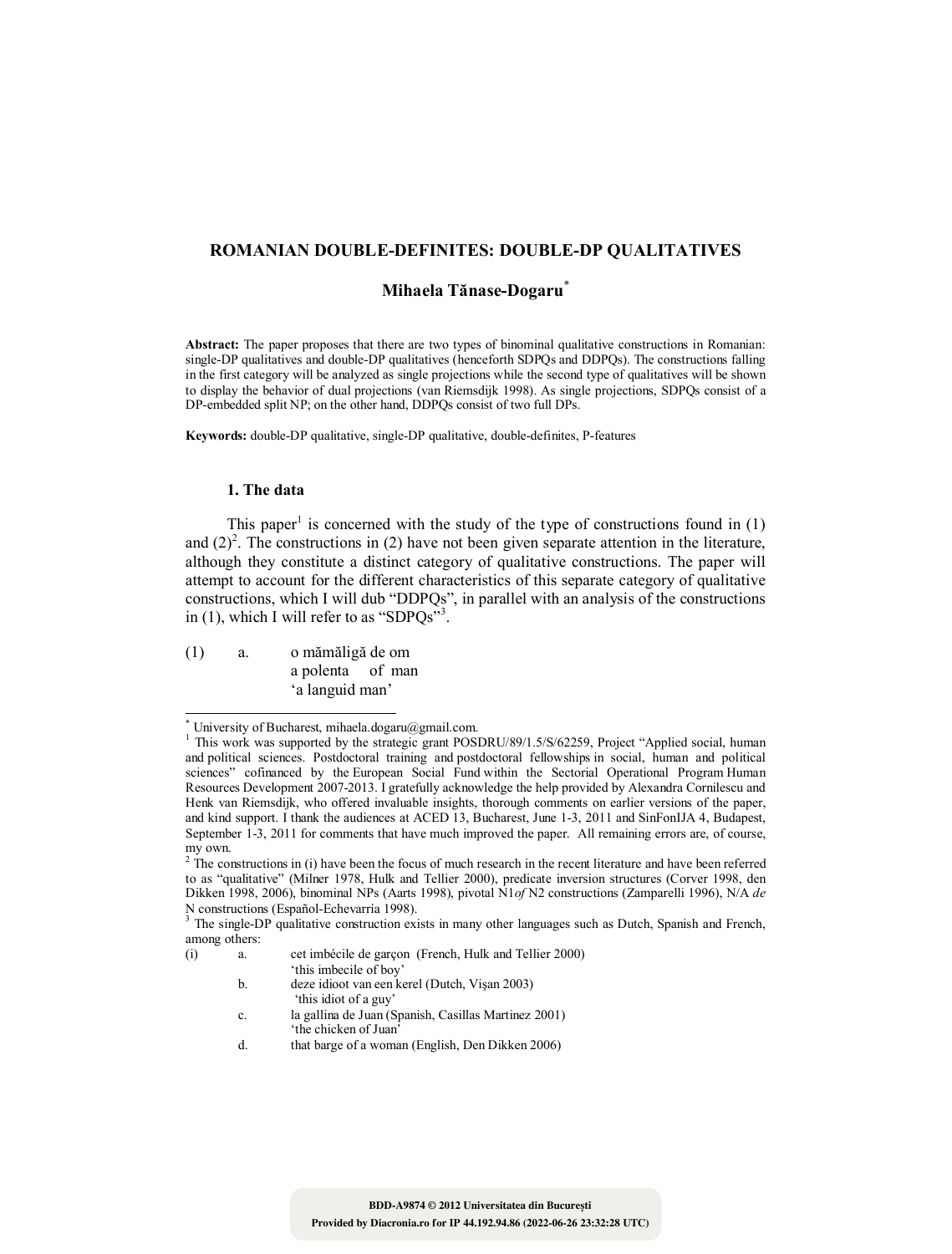|     | b.             | un cal de femeie<br>a horse of woman                 |
|-----|----------------|------------------------------------------------------|
|     |                | 'a horsy woman'                                      |
|     | c.             | o zgâtie de fată                                     |
|     |                | a naughty of girl                                    |
|     |                | 'a naughty girl'                                     |
| (2) | a.             | vorbit cu prostul ăla de frate -tău.<br>Am           |
|     |                | have 1SG talked with stupid-the that of brother-your |
|     |                | I have talked to that stupid of brother of yours.    |
|     | $\mathbf{b}$ . | bietul de tine                                       |
|     |                | poor-the of you                                      |
|     |                | 'poor you'                                           |
|     | C.             | sărmanul de copilul ăla de la țară                   |
|     |                | pitiable-the of child-the that from countryside      |
|     |                | 'that poor child from the coutryside'                |
|     |                |                                                      |

In what follows, I will investigate a range of syntactic and semantic differences between DDPQs and SDPQs, differences which motivate the distinction operated between the two types of qualitative constructions.

# **2. Types of binominal qualitatives: Double-DPs and single-DPs**

# **2.1 Qualitatives and "pseudoqualitatives"**

A close look at (pseudo)partitives in relation to qualitatives reveals an important aspect, which helps in marking the distinction between SDPQs and DDPQs as single vs. dual projections.

It seems that the distinction between partitives and pseudopartitives (3a, b) is mirrored in the distinction between DDPQs and SDPQs (4a, b), which can thus be referred to, for the sake of preserving the parallelism, as qualitatives and pseudoqualitatives.

| (3) | a. | o sticlă din vinul<br>acesta rosu                |
|-----|----|--------------------------------------------------|
|     |    | a bottle from wine-the this<br>red               |
|     |    | 'a bottle of this red wine'                      |
|     | b. | o sticlă de vin $(*ul)$ roșu                     |
|     |    | a bottle of wine (*the) red                      |
|     |    | 'a bottle of red wine'                           |
| (4) | a. | deșteptul ăsta de ministrul educației            |
|     |    | smart-the this of minister-the education-the-GEN |
|     |    | 'this smartass of minister of education'         |
|     | b. | deșteptul de ministru(*1)                        |
|     |    | smart-the of minister(*the)                      |
|     |    | 'the smartass of a minister'                     |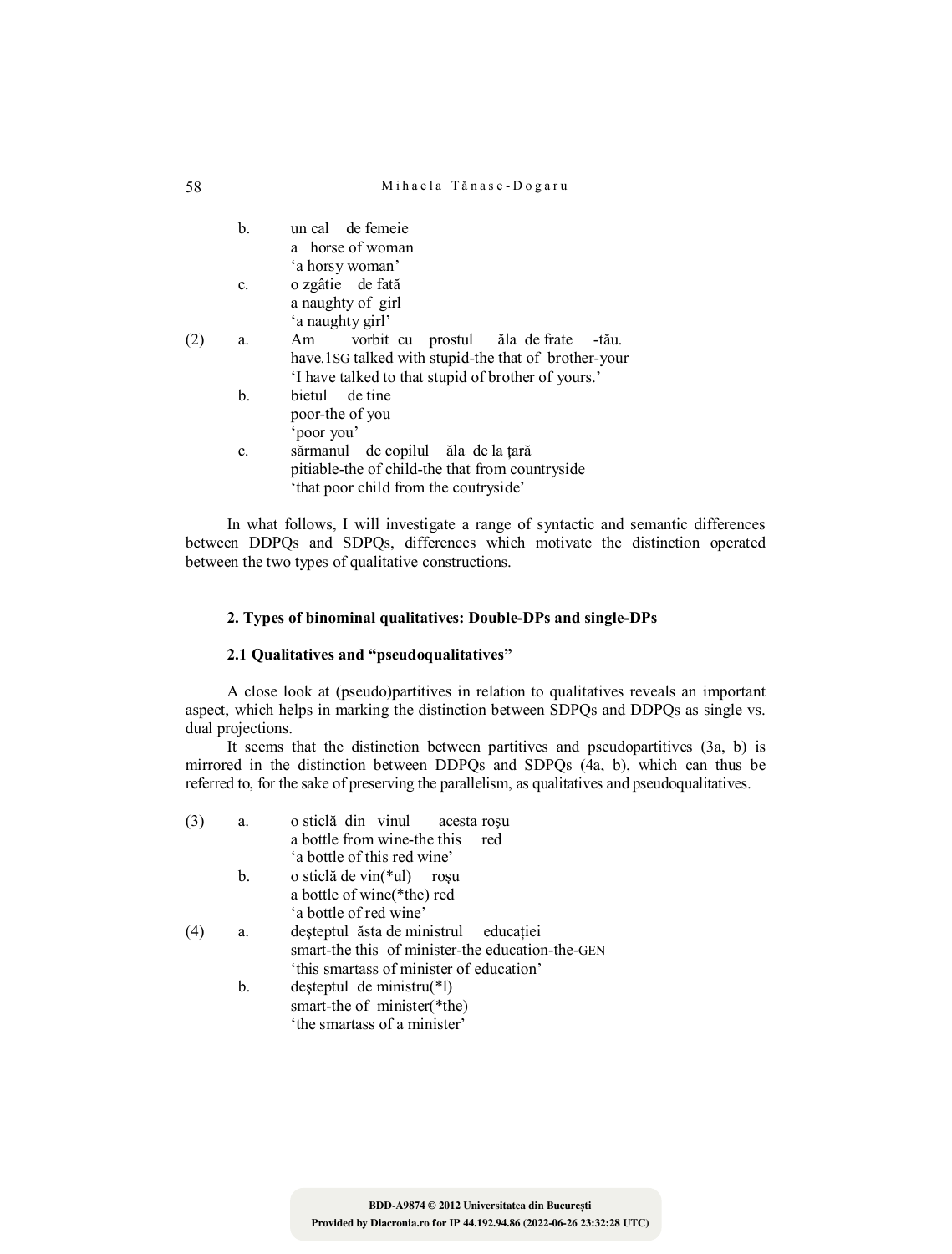As made evident by the examples above, N2 in partitives and DDPQs (3a, 4a) denotes an individual, i.e.  $\leq e$  -type denotation, while N2 in pseudopartitives and SDPQs ("pseudoqualitatives") (3b, 4b) denotes a predicate, i. e  $\leq e$ , t $\geq$ -type denotation.

The behavior of DDPQs seems to be regulated by Ladusaw's (1982) constraint (5); N2 in DDPQs always denotes an individual. On the other hand, N2 in SDPQs and pseudopartitives always denotes a property / predicate.

(5) The second nominal in the partitive structure denotes an individual.

This could explain the ban on nonspecific DPs (6a), indefinite generics DPs (6b) and downward entailing quantifiers (6c) (for a different analysis, see Villalba and Bartra-Kaufmann 2010):

| (6) | a.             | vorbit cu idiotul de orice professor.<br>*N-am        |
|-----|----------------|-------------------------------------------------------|
|     |                | not-have.1sG talked with idiot-the of any professor   |
|     | $\mathbf{b}$ . | *E important să vorbești cu un idiot de un professor. |
|     |                | is important SA talk-2sG with an idiot of a professor |
|     | $\mathbf{c}$ . | vorbit cu idioții de puțini profesori.<br>*N-am       |
|     |                | not-have.1sG talked with idiots-the of few professors |

Therefore the second nominal in DDPQs is always of type  $\ll$ , which is to be expected under an analysis in terms of double-DP constructions. Therefore, the elements I have managed to gather so far that converge toward a syntactic structure for DDPQs/SDPQs are given schematically in (7a-b):

| (7) | $[DP1]$ de $[DP2]$ |
|-----|--------------------|
|     | [DP[NP1 de NP2]]   |

In what follows, I will show that the SDPQ/DDPQ distinction is supported by a number of differences in syntactic behavior and semantic interpretation. DDPQs qualitatives will be shown to feature exclusively prenominal adjectives in the structure, to be presuppositional and to display definiteness agreement.

# **2.2 DDPQs and prenominal adjectives**

One difference between the two types of qualitatives is the presence of exclusively prenominal adjectives, which feature in the "double-DP" qualitatives, but are impossible in "single-DP" qualitatives (8-9):

- (8) a. bietul de tine poor-the of you 'poor you'
	- b. \*un biet de doctor a poor of doctor 'the poor doctor'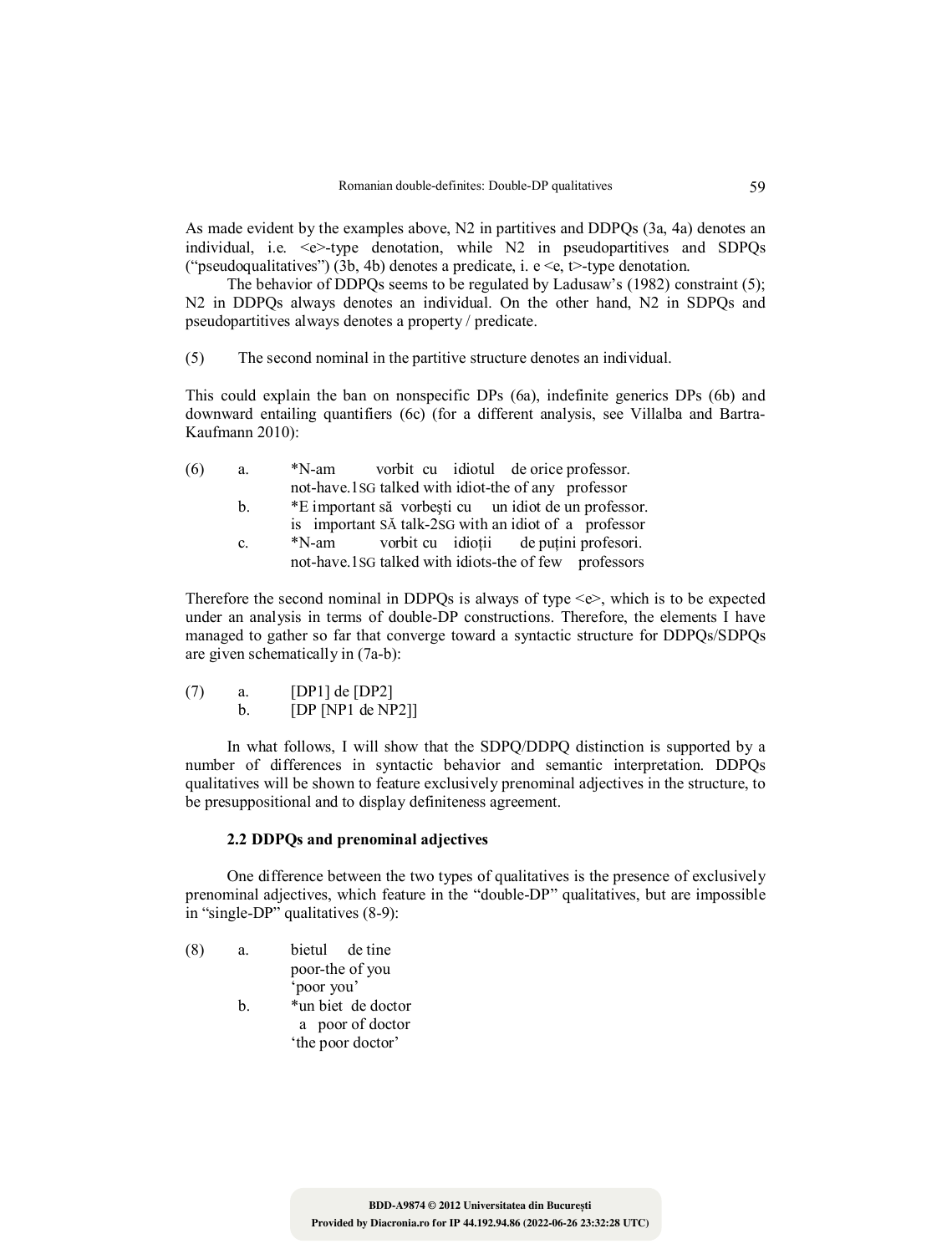(9) a. sărmanul de copilul ăla de la ţară pitiable-the of child-the that from countryside 'that poor child from the coutryside' b. \*un sărman de copil a pitiable-the of child 'poor child'

The fact that these adjectives are exclusively prenominal and cannot be predicative may be taken to imply the presence of an empty head noun<sup>4</sup>; the same fact suggests that the preposition is case-related (Cornilescu 2010). Therefore, the structure of DP1 would look like that in (10a), while the structure of DP2 would look like (10b) (irrelevant details aside):



 4 Silent nouns are nouns which, although lacking a phonetic matrix, are active in syntax, and the presence of which can therefore explain syntactic oddities in various languages. All silent nouns are semi-lexical, i.e. they exhibit both lexical and functional features. The most prominent representatives of this category are NUMBER, AMOUNT (Kayne 2002), KIND / TYPE (Leu 2004) and TOKEN(S) (van Riemsdijk 2005). Since exclusively prenominal adjectives never become nouns (1), they cannot appear independently in DDPQs: they probably modify TOKEN in the same manner as they modify overt nouns (2). The presence of the silent noun in DDPQs justifies the presence of *de* – its role is that of assigning case to N2. *De* may also be separating semi-lexical TOKEN from the lexical domain (see Tănase-Dogaru 2009, Tănase-Dogaru and Dumitrescu forthcoming).

| (1)  | a. | venit bietul<br>*A<br>$(\text{ăla}).$<br>have.3sG come poor-the (that) |
|------|----|------------------------------------------------------------------------|
|      | b. | *A venit un biet.                                                      |
|      |    | have.3sG come a poor                                                   |
| (ii) | a. | venit bietul TOKEN de frate -tău.                                      |
|      |    | have 3sg come poor-the TOKEN of brother-your                           |
|      |    | 'Your poor brother has come.'                                          |
|      |    |                                                                        |
|      | b. | venit bietul<br>băiat.                                                 |
|      |    | have.3sG come poor-the boy                                             |
|      |    | 'The poor boy has come.'                                               |
|      |    |                                                                        |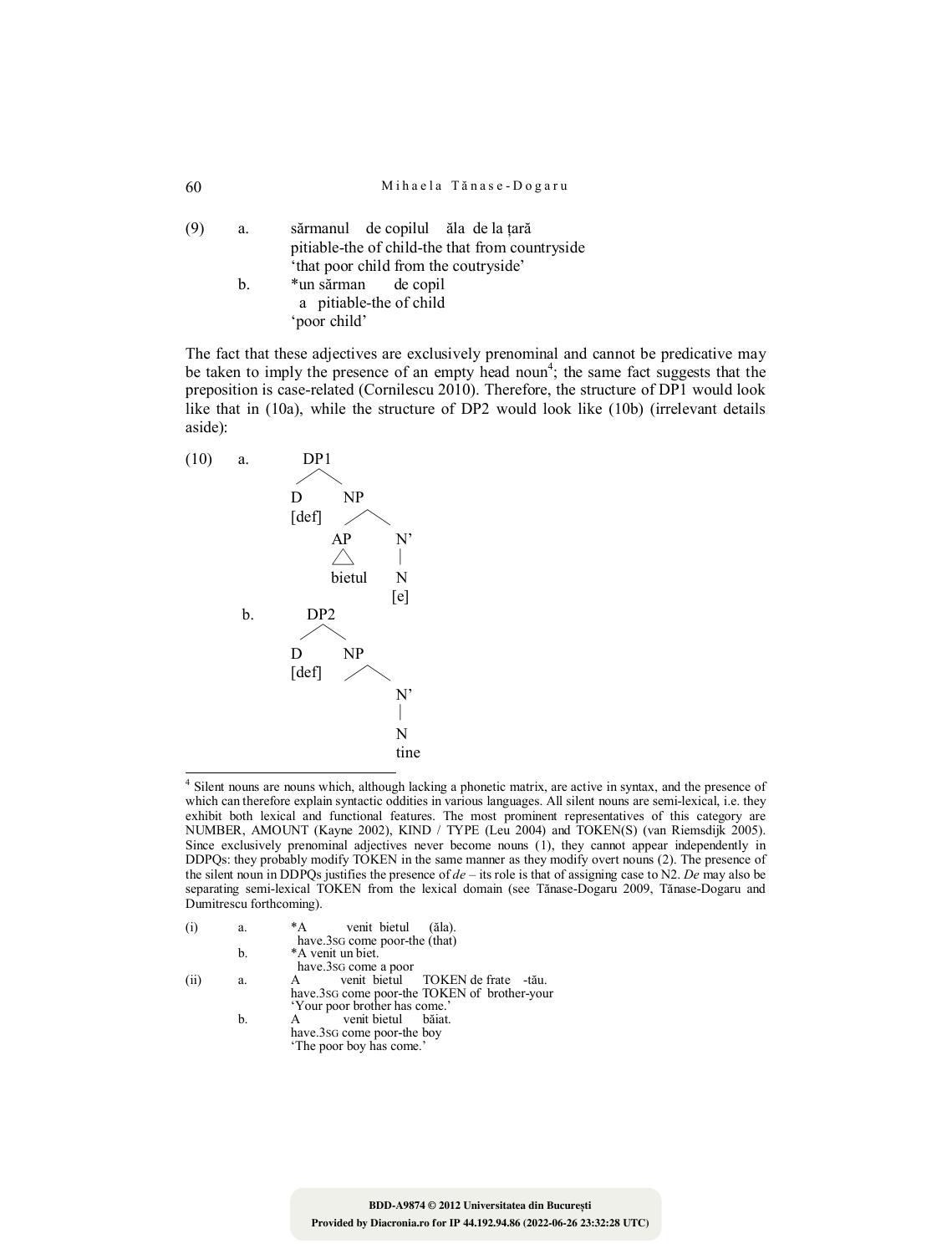To briefly conclude the section, the presence of exclusively prenominal adjectives in what we called "DDPQs" is a clear indication of two determiner projections, the first nesting N<sub>1</sub> and the second – N<sub>2</sub>.

# **2.3 DDPQs and presuppositionality**

Other differences in syntax and interpretation between "single-DP" and "double-DP" qualitatives relate to the presence vs. absence of scope ambiguities. The "single-DP" qualitative is part of the main assertion and it falls in the scope of main verb negation (11a), while the "double-DP" qualitative is an independent comment of the speaker (11b).

| (11) | a.             | N-am vorbit cu un prost de doctor.                                  |
|------|----------------|---------------------------------------------------------------------|
|      |                | not-have.1sG talked with a stupid of doctor                         |
|      |                | 'I haven't talked to any stupid of a doctor.'                       |
|      | $\mathbf{b}$ . | văzut-o pe frumusețea de soră -ta la petrecere.<br>N-am             |
|      |                | not-have.1sG seen -her PE beauty-the of sister-your at party        |
|      |                | 'I haven't seen your beauty of a sister at the party'               |
| (12) | a.             | vorbit cu vreun / niciun prost de doctor.<br>N-am                   |
|      |                | not-have 1 SG talked with any $\pi$ no stupid of doctor             |
|      |                | 'I haven't talked to any stupid of a doctor.'                       |
|      | b.             | *N-am văzut- o pe vreo / nicio frumusețe de soră - ta la petrecere. |
|      |                | not-have.1sG seen -her PE any beauty of sister-your at party        |
|      |                | I haven't seen your beauty of a sister at the party'.               |
|      |                |                                                                     |

When comparing (11a) and (12a) one can easily notice that they have the same interpretation, i.e. within the scope of negation. On the other hand, (11b) is presuppositional in that the double-DP qualitative presupposes the existence of the referent, which in turn explains why (12b) is ungrammatical. This comes as no surprise under an analysis of DDPQs as double-definite constructions featuring two full DPs.

# **2.4 DDPQs and definiteness agreement**

With "double-DP" qualitatives, there is agreement in definiteness. If the lower term is a definite DP, the higher one must also be definite (13a, b). With SDPQs there is no agreement in definiteness, i.e. if the lower term is not definite, the higher is either definite or indefinite, function of its position in the discourse (14 a, b).

| (13) | a. | prostul de doctorul ăla       |
|------|----|-------------------------------|
|      |    | stupid-the of doctor-the that |
|      |    | 'the stupid of that doctor'   |
|      | b. | *un prost de doctorul ăla     |
|      |    | a stupid of doctor-the that   |
|      |    | 'that stupid of a doctor'     |
| (14) | a. | un prost de doctor            |
|      |    | a stupid of doctor            |
|      |    | 'a stupid of a doctor'        |
|      |    |                               |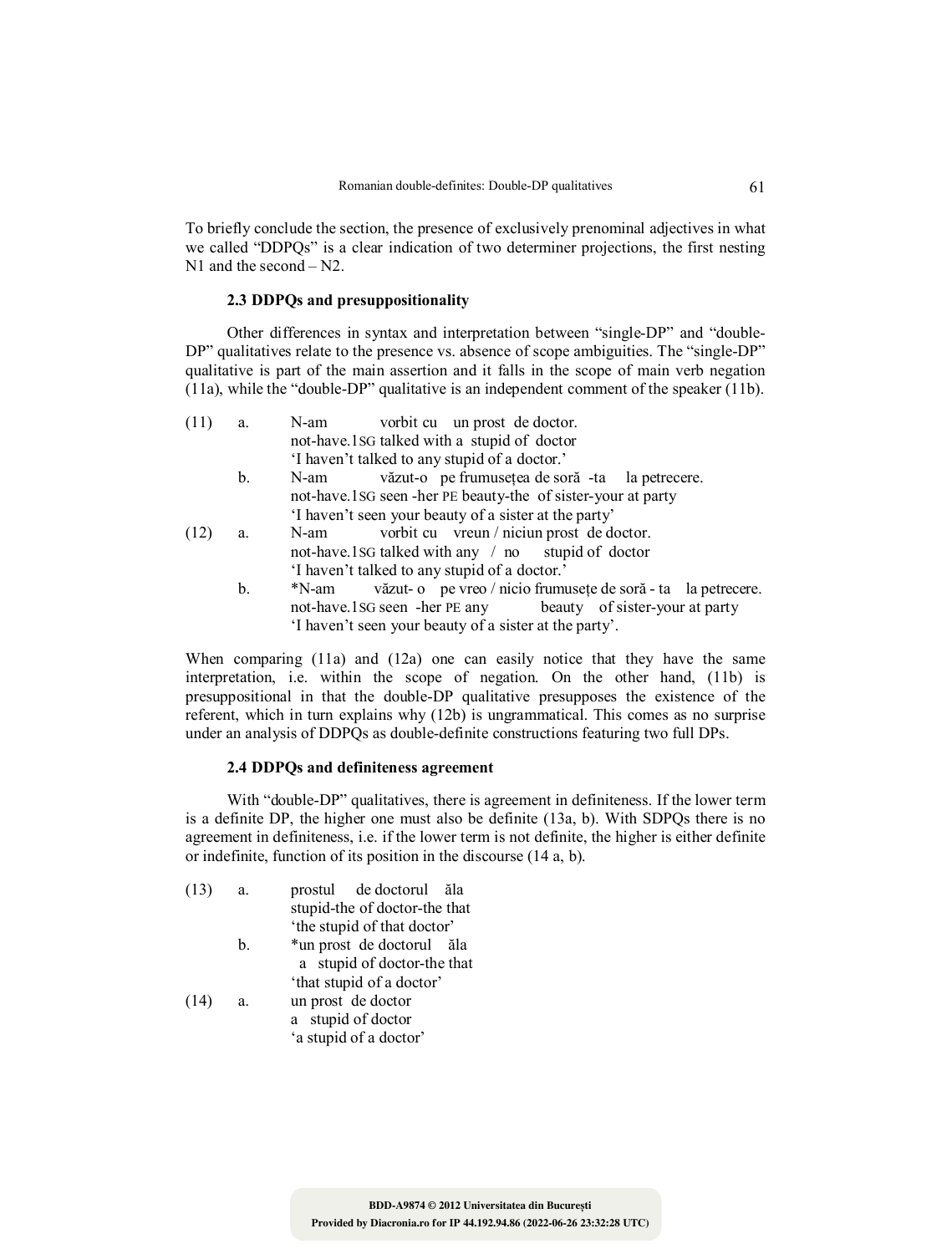## 62 Mihaela Tănase-Dogaru

# b. prostul de doctor (anaphoric) stupid-the of doctor 'that stupid of a doctor'

Part of the literature on Romance qualitatives makes the strong claim that no overt determiner (Vişan 2003) is allowed on N2 in Romance languages. A notable exception is Spanish, which displays the following types of qualitatives (15), classified according to the determiners occurring with each of the nominals (Español-Echevarría 1996):

- (15) a. DEF-DEF: el imbécil del doctor / the imbecile of-the doctor
	- b. INDEF-INDEF: un imbécil de doctor / an imbecile of doctor
	- c. DEM-PN: ese imbécil de Juan / that imbecile of Juan
	- d. DEM-INDEF: ese imbécil de doctor / that imbecile of doctor

A close investigation of Romanian data allows us to claim that the same patterns are found in this Romance language and that, therefore, the claim that no determiner is allowed on N2 is too strong (contra Vişan 2006).

- (16) a. DEF-DEF: imbecilul de doctorul Ionescu / imbecile-the of doctor-the Ionescu
	- b. INDEF-INDEF: un imbecil de doctor / an imbecile of doctor
	- c. DEM-PN: acest imbecil de Ion / this imbecile of Ion
	- d. DEM INDEF: acest imbecil de doctor / this imbecile of doctor

It seems that only when N1 is indefinite can one ascertain that the type of qualitative construction is truly a Single-DP qualitative. When N1 bears a definite determiner, the unmodified N2 seems to be indefinite because the preposition *de* incorporates the definite article (17a). The article surfaces when N2 is modified (17b):

| (17) | а. | *idiotul de prietenul                                   |
|------|----|---------------------------------------------------------|
|      |    | idiot-the of friend-the                                 |
|      | h. | idiotul de prietenul meu care stă în Ferentari          |
|      |    | idiot-the of friend-the mine who stays in Ferentari     |
|      |    | 'that idiot of a friend of mine who lives in Ferentari' |

In conclusion, DDPQs are characterized by definiteness agreement. This constitutes further evidence that this type of qualitative construction is amenable to an analysis in terms of double-definite constructions featuring two full DPs. Recall from section 2.1 that the syntactic structure of DDPQs features two DPs, while the syntax of SDPQs is that of single projections, closely mirroring the syntax of pseudopartitives (see Tănase-Dogaru 2007, 2009). The one piece of the puzzle that has still not fallen into place is the role and place of *de*. It has already been hinted that *de* may be present in the structure for casereasons, i.e. it assigns structural Acc to the second nominal. The role of the next section is to shed some light on this matter.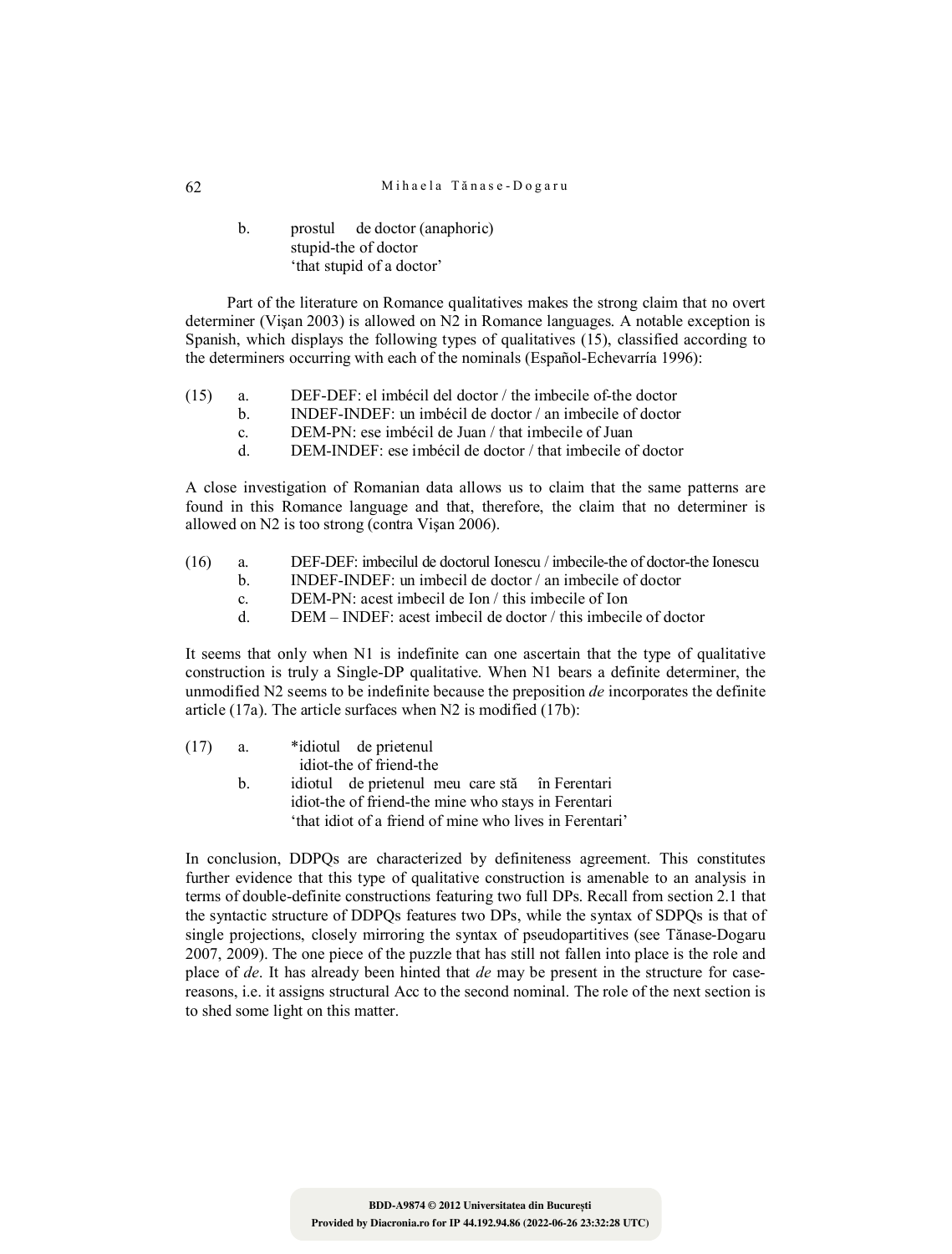# **2.5 The role of** *de*

It has already been hinted that the preposition surfaces in the structure of qualitatives for reasons having to do with case-assignment. Indeed, the role of *de* is that of assigning accusative case to the second nominal in the structure.

| (18) | a.             | bietul de tine             |
|------|----------------|----------------------------|
|      |                | poor-the of you.ACC        |
|      |                | 'poor you'                 |
|      | $\mathbf{b}$ . | *bietul tine<br>- / fu     |
|      |                | poor-the you.ACC / you.NOM |
|      | $\mathbf{c}$ . | *bietul de tu              |
|      |                | poor-the of you.NOM        |
|      |                |                            |

In (18a), the preposition *de* assigns case to the pronoun *tine* 'you.ACC'. The fact that caseassignment does take place is reinforced by the ungrammaticality of (18b) and (18c). In (18b), the missing preposition leaves the pronoun caseless, a fact proven by the impossibility of both an accusative and a nominative pronoun in the position of the second nominal. Finally, (18c) shows that a nominative pronoun cannot appear with the preposition *de*.

Putting together the pieces of the puzzle that have gathered so far, the syntactic structure for a DDPQ like (18a) would look like (19):



This section has shown that *de* surfaces in the structure of qualitative constructions for reasons that have to do with case assignment.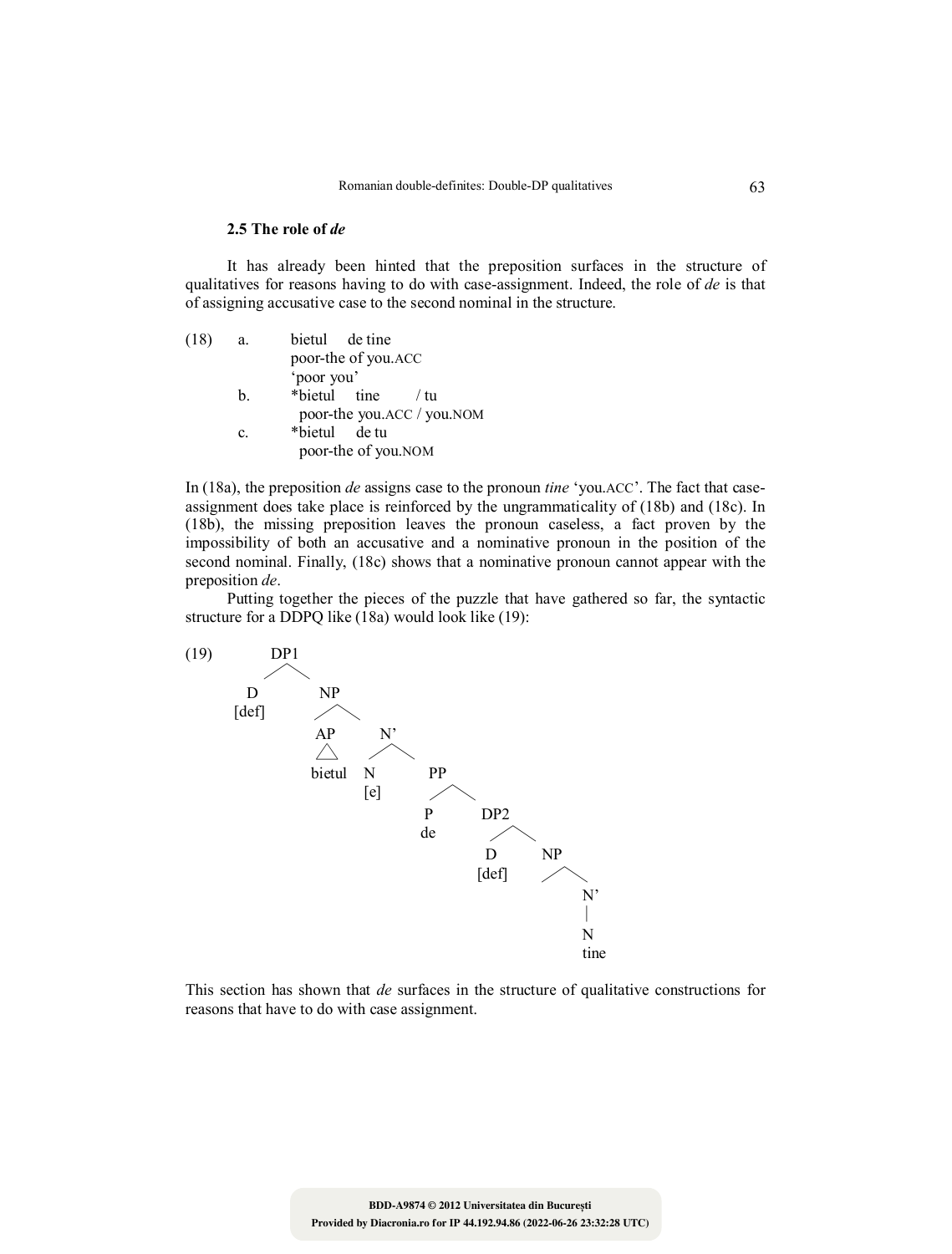### **3. More on the syntactic structure**

### **3.1 Against predicate raising**

The syntactic structure of qualitatives has been the subject of much debate in the literature. Research has imported the analysis of predicate raising or predicate inversion from the domain of copular constructions into the domain of qualitatives (and quite a vast array of other "*de*-constructions", assumed to enter a relation of "family resemblance") and pseudopartitive constructions. However, as we hope it has become clear from the arguments presented in the preceding sections, analyzing both pseudopartitives and qualitative binominals along the lines of the "predicate raising'"hypothesis is on the wrong track.

One very important counterargument to the predicate raising hypothesis concerns the mechanism that forces the predicate to raise from its non-canonical position. Several accounts have been proposed in the literature (most notably, movement driven by an emotive operator in Matushansky 2002, an empty head in need of licensing in den Dikken 2006), but none is satisfactory since none complies with general economy requirements. In the framework adopted here, the DP is a phase (Svenonius 2004, Cornilescu 2007). Phases have peripheries (Chomksy 2009), i.e. projections which check P-features. Adopting a split D hypothesis (Aboh 2004, Laenzlinger 2005) the *d\**-periphery is the space between a lower agreement Determiner, and a higher deixis Determiner. Periphery projections are all modal and quantificational.

A second major counterargument to the predicate raising approach concerns the present classification of qualitatives as Single-D qualitatives and DDPQs. DDPQs feature two DPs and, by virtue of the "DPs-as-arguments" logic, neither can be a predicate.

A third counterargument concerns the presence of *de* – analyzed by predicate raising framework as a nominal copula – with cardinals in Romanian (20), which cannot be analyzed as predicates:

(20) douăzeci de studenţi twenty *de* students

Two major arguments have been used in the literature to argue against predicate inversion (see Matushansky 2002, van Riemsdijk 2005): (i) extraction out of  $N2$  is possible, which would be unexpected if  $N2$  is the subject of a predication:

- (21) a. Despre ce lingvist e aceasta minune de carte? about what linguist is this wonder of book 'Which linguist is this wonder of a book about?'
	- b. \*Despre ce lingvist e cartea o minune? about what linguist is book-the a wonder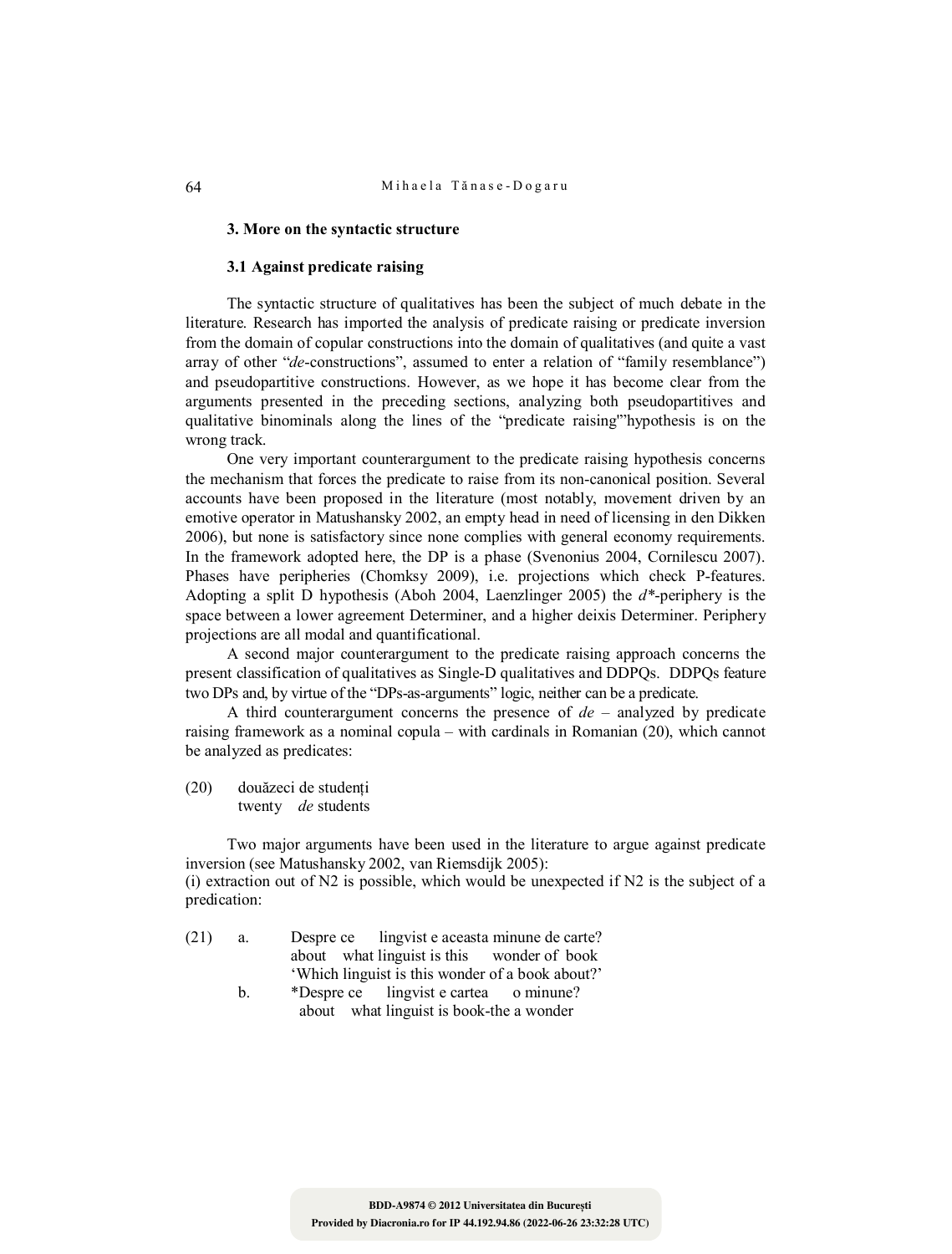(ii) N1 is iterable, which is unexpected if it is a predicate (Matushansky 2002, van Riemsdijk 2005):

(22) Nemernicul de constipat de profesor rascal-the of constipated of professor 'the rascal of a stuck-up of a professor'

## **3.2 Information structure and "emotiveness"**

It has long been noticed that qualitative constructions always entail an emotive element, i.e. they express positive or negative evaluation with respect to the speaker's attitude. While researchers have linked "emotiveness" to degree operators and scalarity, I'd like to suggest that the semantic peculiarities of qualitatives derive from their being periphery constructions that check P-features like [+c(ontrast)] or [+(a)naphoric] (see López 2009, Cornilescu and Nicolae 2011) in an *outer* D. Since phases are quantificational domains, notions like "scalarity" or "degree operators" applied to qualitative constructions find a much more economical explanation.

Matushansky (2002), Bartra and Villalba (2006 a, b), Español-Echevarría (1996, 1998), Villalba and Bartra-Kaufmann (2010) have all discussed the "affective" characteristics of the qualitative construction. If we compare the structures in (23a) and (23b), while the subject-predicate canonical order in (23b) encodes old information + new information, in the qualitative construction in (23a), it is precisely the other way round. Matushansky 2002, Bartra-Kaufmann and Villalba 2010 take this inverted structure to be the chief source of the affective/emotional reading associated to the construction.

| (23) | a. | $Ticălosul$ de dentist = new information – old information |
|------|----|------------------------------------------------------------|
|      |    | scoundrel-the of dentist                                   |
|      |    | 'that scoundrel of a dentist'                              |
|      | h. | Dentistul e un ticălos = old information – new information |
|      |    | dentist-the is a scoundrel                                 |
|      |    | 'the dentist is a scoundrel'                               |

Den Dikken and Singhapreecha (2004) claim that in qualitative constructions, the socalled subject receives a focus interpretation, while the inverted predicate is interpreted as topic. Thus, the information structure in qualitatives conforms to the standard pattern found in predicate raising structures. They extend the information packaging in (24b) to binominal structures like those in (25).

- (24) a. John<sub>old</sub> is my best friend<sub>new</sub>
	- b. My best friend<sub>old</sub> is John<sub>new</sub>
- (25) a. un drôle de type
- b. une pizza de chaude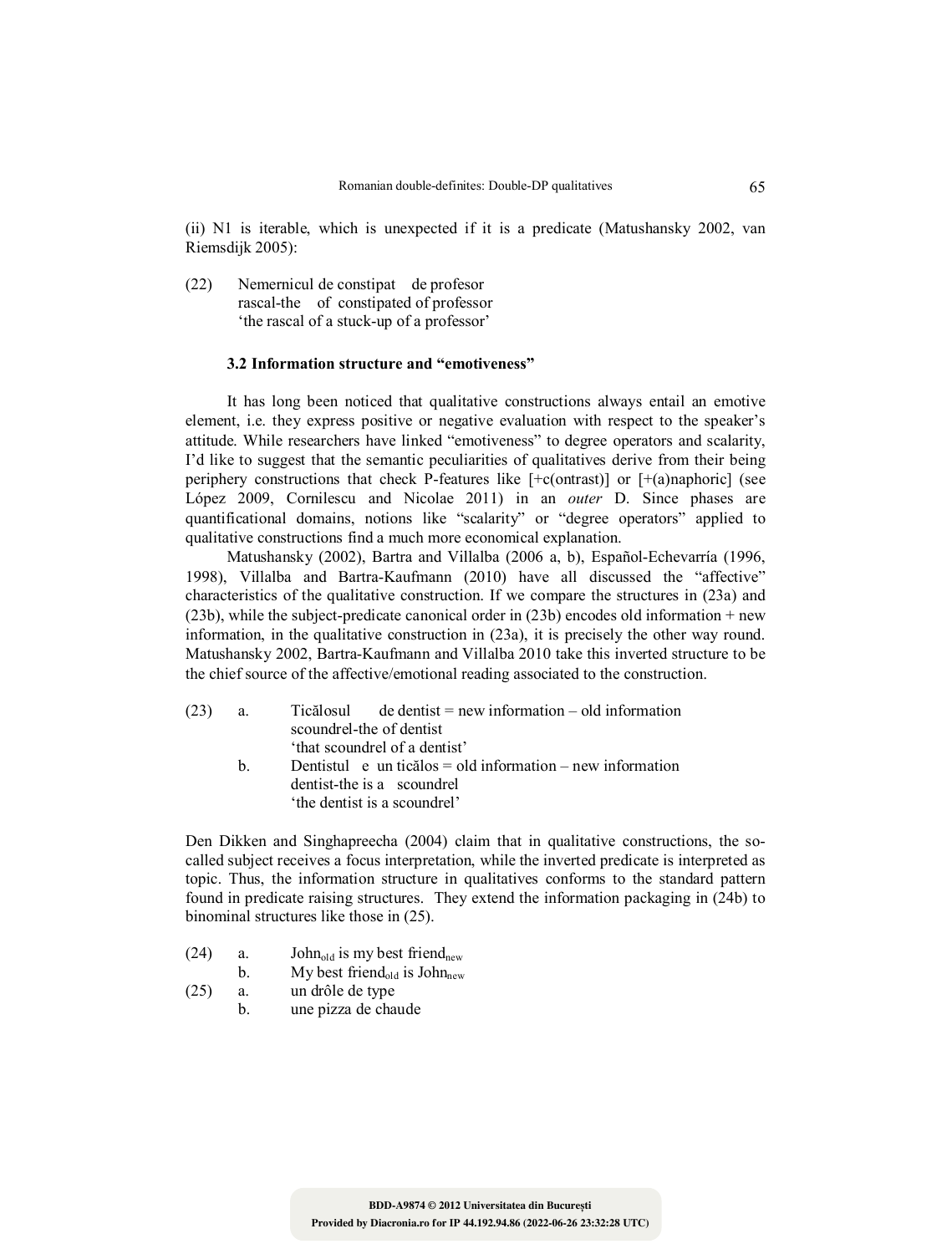Bartra and Villalba (2006), Villalba and Bartra-Kaufmann (2010) argue against this claim by suggesting that in Spanish the inverted predicate is interpreted as focus with respect to the topic DP (26), which they take to provide an explanation for the ban against typically focused DPs and strong pronouns in qualitatives (27a, b).

- (26) el idiota<sub>focus</sub> de su hijo<sub>background</sub><br>the idiot of his son of his son
- (27) a. \*Hablé con el idiota de él talked-1SG with the idiot of him
	- b. \*No hablaste con el idiota de que alcalde? not talked-2SG with the idiot of what mayor

However, in Romanian, DDPQs do allow strong pronouns and *wh*-in situ elements (28).

| (28) | a.             | Proasta      | $de$ mine <sup>5</sup>                                 | nu |                                | $\sin$ a | dat | $/mi-$                                     | am |
|------|----------------|--------------|--------------------------------------------------------|----|--------------------------------|----------|-----|--------------------------------------------|----|
|      |                |              | fool-the.FEM of me                                     |    |                                |          |     | not REFL.3SG have realized / REFL.1SG have |    |
|      |                | dat seama că |                                                        |    |                                |          |     |                                            |    |
|      |                | realized     | that                                                   |    |                                |          |     |                                            |    |
|      |                |              | 'I'm such a fool that I haven't realized that'         |    |                                |          |     |                                            |    |
|      | b.             | Prostul      |                                                        |    | de el nu și-<br>a dat seama că |          |     |                                            |    |
|      |                |              | fool-the.MASC of him not REFL.3SG have realized that   |    |                                |          |     |                                            |    |
|      |                |              | 'He's such a fool that he hasn't realized that'        |    |                                |          |     |                                            |    |
|      | $\mathbf{c}$ . | N-ai         | vorbit cu idiotul ăla de CARE primar?                  |    |                                |          |     |                                            |    |
|      |                |              | not have.2sG talked with idiot-the that of WHICH mayor |    |                                |          |     |                                            |    |
|      |                |              | 'You haven't talked to the idiot of WHICH mayor?'      |    |                                |          |     |                                            |    |
|      |                |              |                                                        |    |                                |          |     |                                            |    |

The example in (28c) may be interpreted either as a real question or as an echo-question, which sets apart Romanian (and other Romance languages) from languages like Dutch and English, where only echo-questions allow wh-in situ elements<sup>6</sup>. These facts may suggest that N1 is not a focus, but a contrastive topic, which, unlike contrastive foci, which are not checked in situ, is realized by means of quantificational elements appearing at the left periphery.

Further support for this analysis comes from examples such as (29), where the postnominal demonstrative is a focalization marker (see Manoliu-Manea 1994), the first DP in the structure being a topic.

<sup>5</sup> Charles Reiss and Henk van Riemsdijk (p.c.) have pointed out to me that Swedish has a similar (grammaticalized, because of the impossibility of using it in the first person or in the plural) expression:

| $\rm(i)$ | a.  | din dumbom!                                                             |  |
|----------|-----|-------------------------------------------------------------------------|--|
|          |     | your dumbhead!                                                          |  |
|          |     | 'you fool!'.                                                            |  |
|          | $b$ | din stakkare!                                                           |  |
|          |     | your poor sod                                                           |  |
|          |     | 'you poor sod!'                                                         |  |
|          |     | $6$ I thank Henk van Riemsdijk (p.c.) for pointing out this difference. |  |

 $\overline{a}$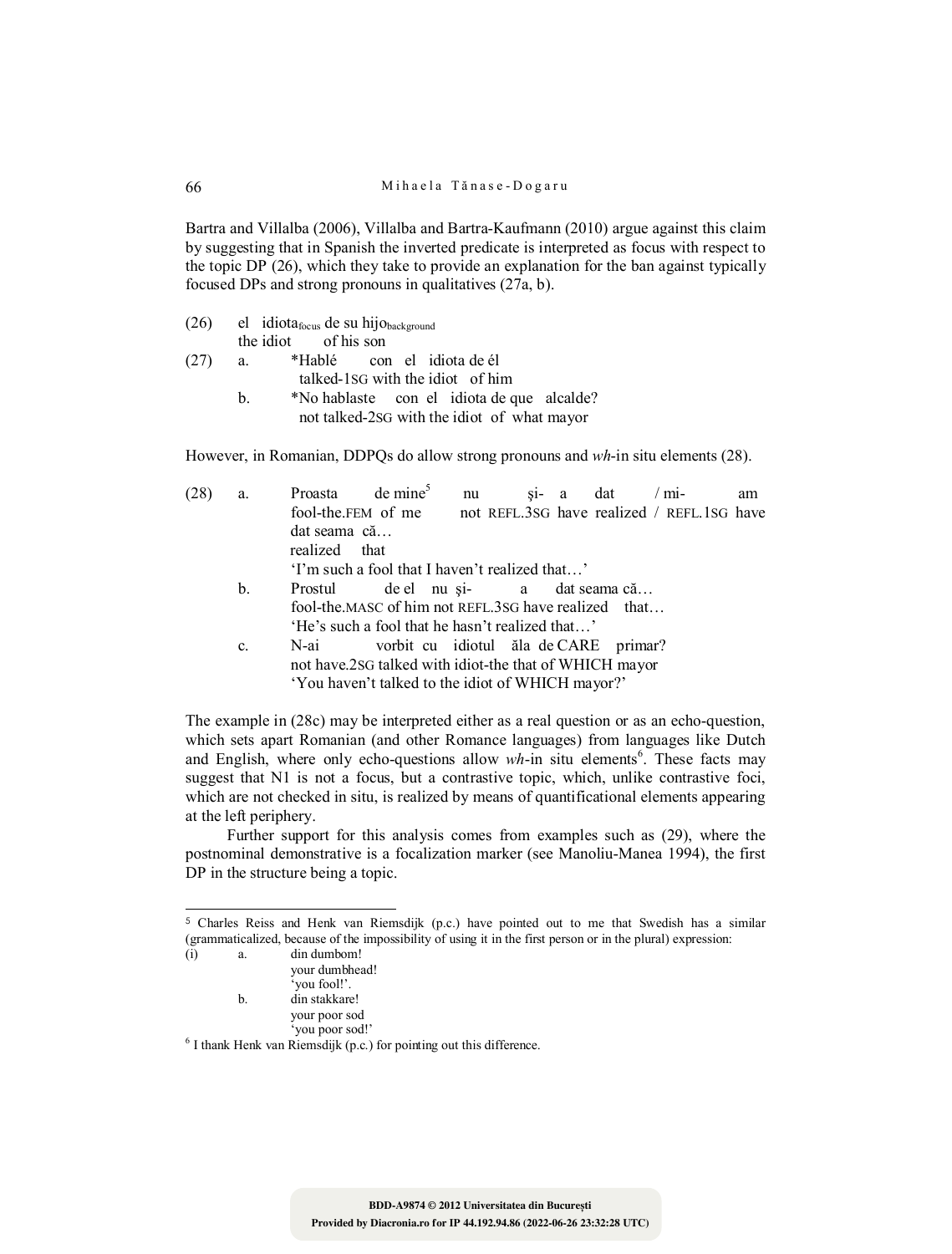(29) idiotul<sub>TOPIC</sub> de profesorul  $\check{\text{ast}}a_{\text{FOCUS}}$  (care m- a picat)<br>idiot-the of professor-the this (who me has flunked) idiot-the of professor-the this 'that idiot of a professor who flunked me'

Therefore, the analysis of information structure in this section and of how topic-focus articulation is mapped onto the two "parts" of a qualitative construction has shown that the two nominals in DDPQs can be construed as two full DPs.

Faced with these arguments, I propose that the order N1 of N2 in qualitative constructions is base-generated. DDPQs are, therefore, analyzed as split-DPs linked by a functional element *de*; SDPQs are analyzed as split-NPs.

# **3.3. More on the syntax of DDPQs and SDPQs**

The syntactic analysis of DDPQs relies on the split-D hypothesis (see Ihsane and Puskas 2001, Aboh 2004 a.o.) and claims that DDPQs are double definite constructions or "polydefinites" (see Lekakou and Szendrői 2008) which realize the [+definite] feature twice, i.e. in  $D_{\text{OUTER}}$  and in  $D_{\text{INNER}}$ .

DDPQs resemble adjectival article constructions in Romanian (30), which are attributive, d\*-periphery constructions (Cornilescu and Nicolae 2011).

| (30) | a.      | mărul<br>cel             | rosu |  |                                                                                                                                                                       |  |
|------|---------|--------------------------|------|--|-----------------------------------------------------------------------------------------------------------------------------------------------------------------------|--|
|      |         | apple-the cel.DEF.SG red |      |  |                                                                                                                                                                       |  |
|      |         | the red apple'           |      |  |                                                                                                                                                                       |  |
|      | $b_{1}$ |                          |      |  | $[DP_{outer}$ [NP mărul D' D <sup>0</sup> <sub>outer</sub> cel [ <sub>QP AP</sub> roșu Q' Q <sup>0</sup> [DP <sub>inner</sub> t <sub>NP</sub> D' D <sup>0</sup> [NumP |  |
|      |         | $t_{NP N'}$ ]]]]         |      |  |                                                                                                                                                                       |  |

The paper assumes that adjectives merge in different positions in the DP, according to their denotations (Svenonius 2008, Cornilescu 2010). Exclusively prenominal adjective are DP-periphery adjectives and, therefore, cannot appear in the adjectival article construction (31a). The fact that such adjectives feature in DDPQs (31b) indicates the presence of an outer D, which contains the adjective modifying an empty noun.

| (31) | a. | *copilul cel              | biet |  |
|------|----|---------------------------|------|--|
|      |    | child-the cel.DEF.SG poor |      |  |
|      |    | 'the poor child'          |      |  |
|      | b. | bietul de Ion             |      |  |
|      |    | poor-the of Ion           |      |  |
|      |    | 'poor Ion'                |      |  |

The syntactic structure of DDPQs is repeated in (32):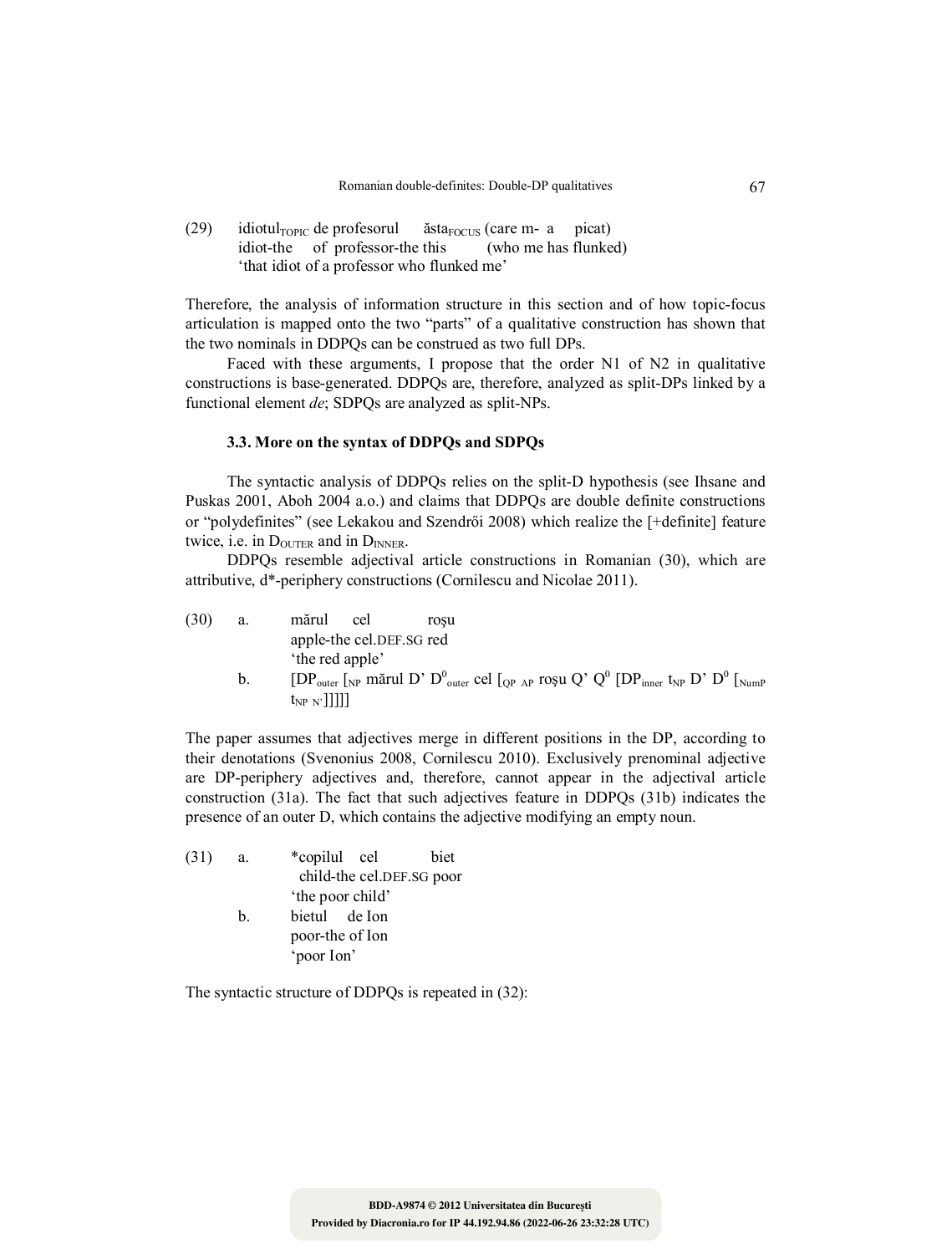

The syntactic structure of SDPQs has been argued to consist of a single DP which dominates a split-NP structure (33):



## **4. Conclusions**

The paper has focused on qualitative binominal constructions in Romanian. Although the literature on qualitative constructions does not acknowledge different types of qualitatives, it has been shown that there are sufficient arguments to operate a distinction between Single-DP qualitative constructions and Double-DP qualitative constructions.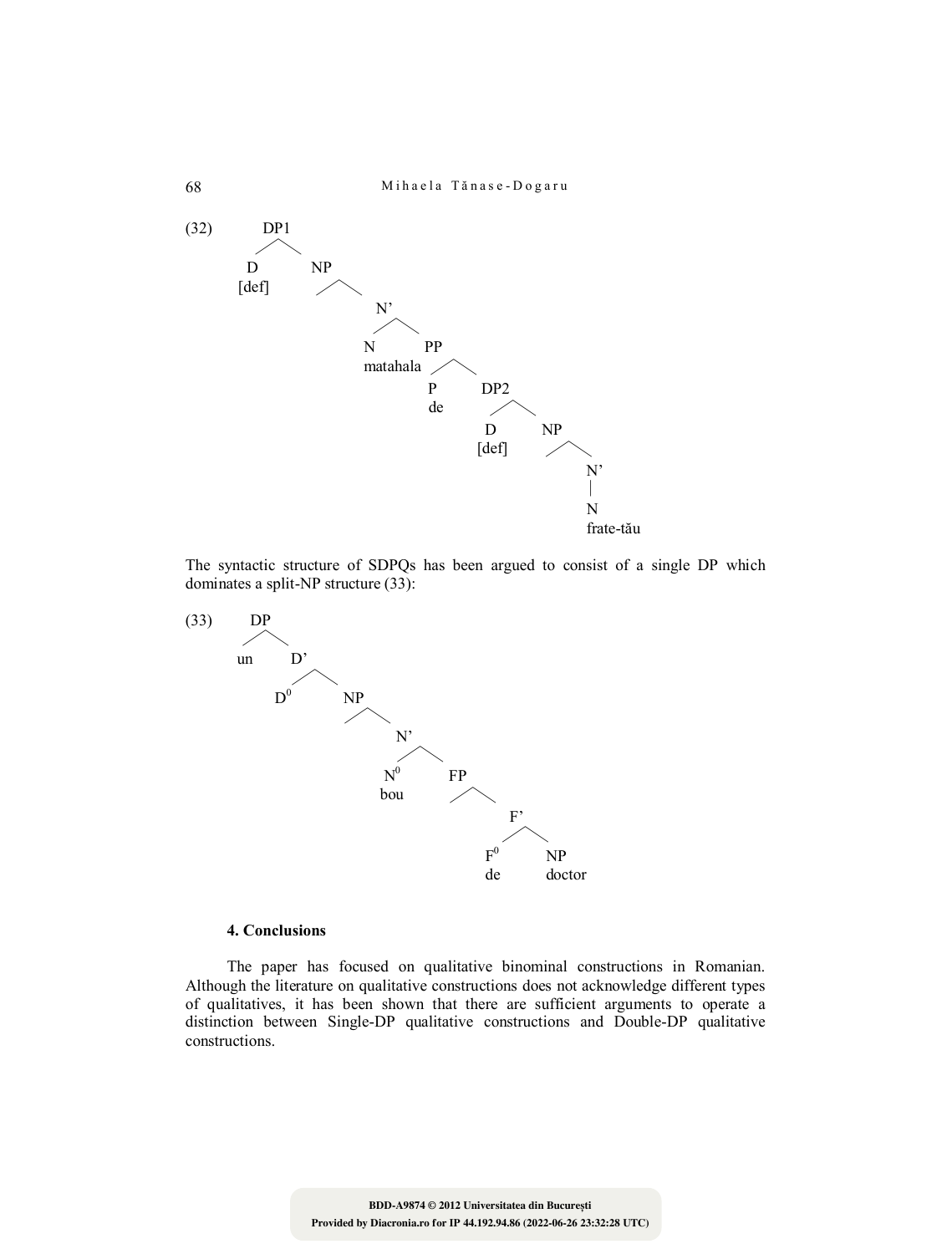A major outcome of the investigation is the analysis of Double-DPs in terms of periphery quantificational constructions, checking P-feature in an outer D. A close scrutiny of the syntactic and semantic differences between DDPQs and SDPQs has revealed that the former are presuppositional and feature exclusively prenominal adjectives. This category is also subject to definiteness agreement, which has prompted an analysis in terms of double-definite constructions.

It has been shown that DDPQs conform to the contrastive Topic – Focus information-packaging and that the semantic type of DDPQs is always  $\langle e \rangle$ , i.e. individual, as in the case of partitives.

Another important result of the analysis is the different perspective on the grouping together of qualitatives and pseudopartitives. Generally, the literature has analyzed these constructions either as instantiations of different syntactic structures or as illustrations of predicate inversion resulting in an inverted structure featuring a nominal copula *de*. The similarity between qualitatives and pseudopartitives can be exploited from a different perspective, that of analyzing these *de*-constructions as quantificational, D-periphery constructions.

#### **References**

- Aarts, B. 1998. Binominal noun phrases in English. *Transactions of the Philological Society* 96: 117-158.
- Aboh, E. 2004. *The Morphosyntax of Complement-Head Sequences*. Oxford: Oxford University Press.
- Bartra, A. and Villalba, X. 2006a. Agreement and predicate inversion in the Spanish DP. In J. Doetjes and P. Gonzalez (eds.), *Romance Languages and Linguistic Theory*, 23-41. Amsterdam / Philadelphia: John Benjamins.
- Bartra, A. and Villalba, X. 2006b. Spanish non agreeing quantificational nominals. In L. Bruge (ed.), *Studies in Spanish Syntax*, 15-46. Venice: Libreria Editrice Ca Foscarina.
- Bennis, H., Corver, N. and den Dikken, M.. 1998. Predication in nominal phrases. *The Journal of Comparative Germanic Linguistics* 1: 85-117.
- Casillas Martinez, L. D. 2003. Gender mismatches in Spanish and French N1 / A *de* N2 affective constructions: Index agreement vs. morphosyntactic concord. In J.-B. Kim and S. Wechsler (eds.), *Proceedings of the 9th International Conference on HPSG*, 1-17. Stanford, CA: CSLI Publications.
- Cornilescu, A. 2007. Despre trăsăturile periferice şi cum le-am putea folosi. In R. Zafiu, C. Stan, A. Nicolae (eds.), *Studii lingvistice. Omagiu profesoarei Gabriela Pană Dindelegan, la aniversare*, 43-56. Bucharest: Editura Universităţii din Bucureşti.
- Cornilescu, A. 2010. The modal quantificational nature of nominal peripheries. Ms., University of Bucharest.
- Cornilescu, A. and Nicolae, A. 2011. Nominal peripheries and phase structure in the Romanian DP. *Revue roumaine de linguistique* LVI (1): 35-68.
- Corver, N. 1998. Predicate movement in pseudopartitive constructions. In A. Alexiadou and C. Wilder (eds.), *Possessors, Predicates and Movement in the Determiner Phrase*, 235-256. Amsterdam / Philadelphia: John Benjamins
- den Dikken, M. 1998. Predicate inversion in DP. In A. Alexiadou and C. Wilder (eds.), *Possessors, Predicates and Movement in the Determiner Phrase*, 177-214. Amsterdam / Philadelphia: John Benjamins.
- den Dikken M. 2006. *Relators and Linkers*. Cambridge, MA: MIT Press.
- den Dikken, M. and Singhapreecha, P. 2004. Complex noun phrases and linkers. *Syntax* 7 (11): 1-54.
- Español-Echevarría, M. 1996. Definiteness patterns in *N/A of an N* Contexts and DP-internal XP-movement. *MIT Working Papers in Linguistics* 31: 145-169.
- Español-Echevarría, M. 1998. N/A *of an* N DP's. Predicate raising and subject licensing. In A. Schwegler, B. Tranel, and M. Uribe-Etxebarria (eds.), *Romance Linguistics. Theoretical Perspectives*, 67-80. Amsterdam / Philadelphia: John Benjamins.